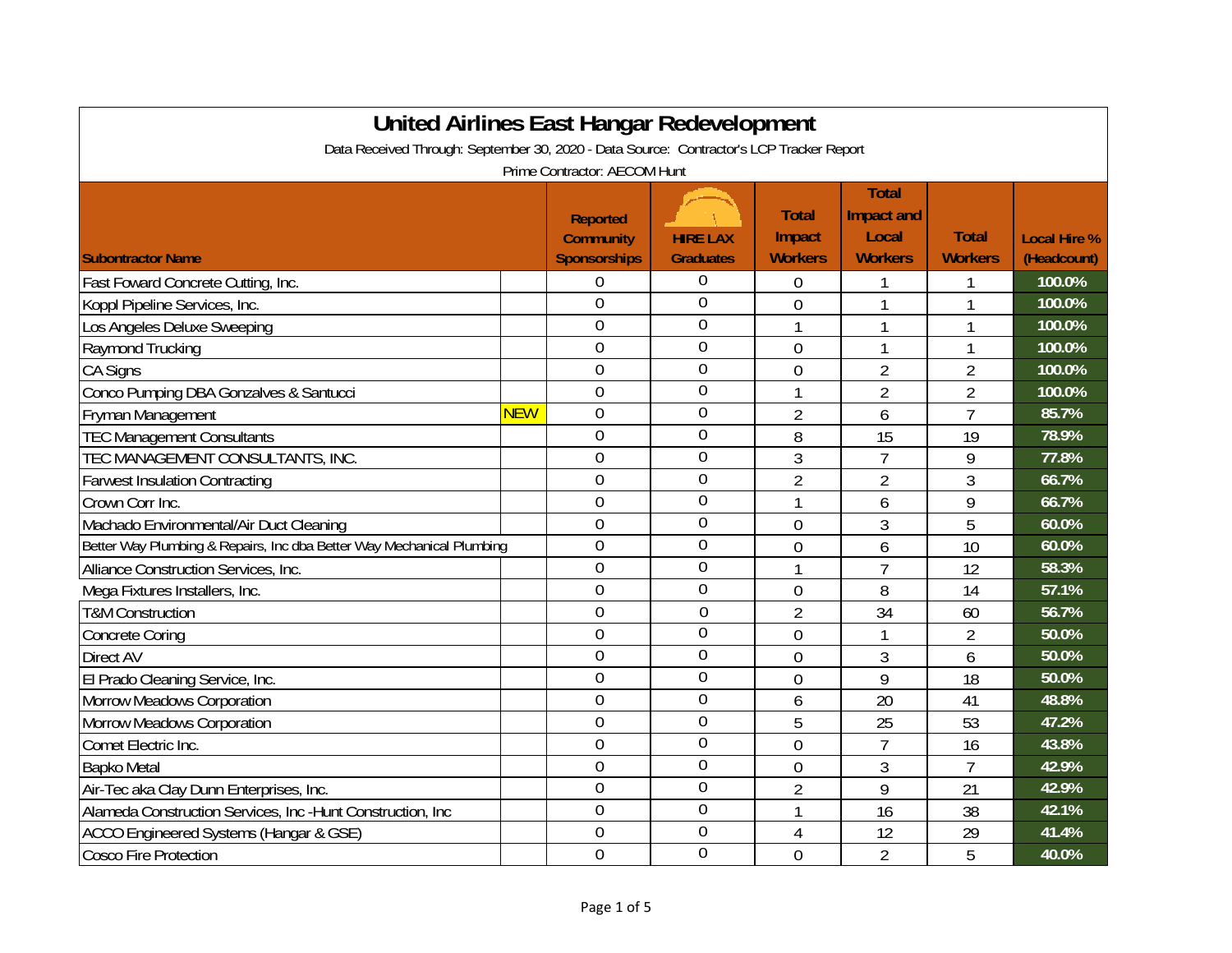| <b>United Airlines East Hangar Redevelopment</b>                                         |            |                                                            |                                     |                                          |                                                       |                                |                                    |  |
|------------------------------------------------------------------------------------------|------------|------------------------------------------------------------|-------------------------------------|------------------------------------------|-------------------------------------------------------|--------------------------------|------------------------------------|--|
| Data Received Through: September 30, 2020 - Data Source: Contractor's LCP Tracker Report |            |                                                            |                                     |                                          |                                                       |                                |                                    |  |
| Prime Contractor: AECOM Hunt                                                             |            |                                                            |                                     |                                          |                                                       |                                |                                    |  |
| <b>Subontractor Name</b>                                                                 |            | <b>Reported</b><br><b>Community</b><br><b>Sponsorships</b> | <b>HIRE LAX</b><br><b>Graduates</b> | <b>Total</b><br>Impact<br><b>Workers</b> | <b>Total</b><br>Impact and<br>Local<br><b>Workers</b> | <b>Total</b><br><b>Workers</b> | <b>Local Hire %</b><br>(Headcount) |  |
| Décor Interior Design Inc.                                                               |            | 0                                                          | $\boldsymbol{0}$                    | 0                                        | $\overline{2}$                                        | 5                              | 40.0%                              |  |
| Southern California Grading, Inc.                                                        |            | $\overline{0}$                                             | $\mathbf 0$                         | 1                                        | 13                                                    | 33                             | 39.4%                              |  |
| Crown Fence Co.                                                                          |            | $\overline{0}$                                             | $\overline{0}$                      | $\overline{0}$                           | 13                                                    | 35                             | 37.1%                              |  |
| <b>Morrow Meadows Corporation</b>                                                        | <b>NEW</b> | $\overline{0}$                                             | $\overline{0}$                      | 3                                        | $\overline{7}$                                        | 19                             | 36.8%                              |  |
| <b>Building Electronic Controls</b>                                                      |            | $\mathbf 0$                                                | $\overline{0}$                      | 3                                        | $\overline{4}$                                        | 11                             | 36.4%                              |  |
| Southwest Steel of California                                                            |            | $\overline{0}$                                             | $\overline{0}$                      | $\overline{1}$                           | $\overline{4}$                                        | $\overline{11}$                | 36.4%                              |  |
| Steve Bubalo Constrution Co.                                                             |            | $\overline{0}$                                             | $\overline{0}$                      | 5                                        | 9                                                     | 26                             | 34.6%                              |  |
| Gec2, Inc                                                                                |            | $\overline{0}$                                             | $\overline{0}$                      | $\mathbf{1}$                             | 1                                                     | 3                              | 33.3%                              |  |
| Sunstate Installations                                                                   | <b>NEW</b> | $\mathbf 0$                                                | $\mathbf 0$                         | $\mathbf 0$                              | 4                                                     | 12                             | 33.3%                              |  |
| ISEC, Inc.                                                                               |            | $\overline{0}$                                             | $\overline{0}$                      | $\overline{0}$                           | 6                                                     | 18                             | 33.3%                              |  |
| GGG Demolition, Inc. aka Miller Environmental                                            |            | $\overline{0}$                                             | $\overline{0}$                      | $\overline{2}$                           | 15                                                    | 48                             | 31.3%                              |  |
| Morley Construction Company, Inc.                                                        |            | $\mathbf{1}$                                               | 1                                   | 11                                       | 39                                                    | 128                            | 30.5%                              |  |
| Rebar Engineering                                                                        |            | $\overline{0}$                                             | $\overline{0}$                      | 1                                        | 13                                                    | 43                             | 30.2%                              |  |
| Environmental Construction Group, Inc.                                                   |            | $\mathbf 0$                                                | $\theta$                            | 4                                        | 9                                                     | 30                             | 30.0%                              |  |
| <b>Badger Daylighting Corp</b>                                                           |            | $\mathbf 0$                                                | $\overline{0}$                      | $\overline{0}$                           | $\overline{2}$                                        | $\overline{7}$                 | 28.6%                              |  |
| Industrial High Voltage                                                                  |            | $\overline{0}$                                             | $\overline{0}$                      | $\mathbf{0}$                             | $\overline{2}$                                        | $\overline{7}$                 | 28.6%                              |  |
| Power One                                                                                |            | $\overline{0}$                                             | $\overline{0}$                      | 1                                        | 9                                                     | 32                             | 28.1%                              |  |
| Condon-Johnson & Associates Inc.                                                         |            | $\overline{0}$                                             | $\overline{0}$                      | $\overline{2}$                           | 15                                                    | 54                             | 27.8%                              |  |
| The Culver Group, Inc.                                                                   |            | $\overline{0}$                                             | 0                                   | 3                                        | 3                                                     | 11                             | 27.3%                              |  |
| C.A. Buchen Corp                                                                         |            | $\overline{0}$                                             | $\overline{0}$                      | $\overline{0}$                           | $\overline{4}$                                        | 15                             | 26.7%                              |  |
| CSI Electrical Contractors, Inc.                                                         |            | $\mathbf 0$                                                | $\mathbf 0$                         | $\overline{2}$                           | $\overline{7}$                                        | 27                             | 25.9%                              |  |
| Lawrence W. Rosine Co.                                                                   |            | $\overline{0}$                                             | $\theta$                            | $\overline{0}$                           | $\overline{2}$                                        | 8                              | 25.0%                              |  |
| Penhall Company                                                                          |            | $\mathbf 0$                                                | $\overline{0}$                      | 1                                        | $\overline{2}$                                        | 8                              | 25.0%                              |  |
| Martin Bros./Marcowall Inc.                                                              |            | $\overline{0}$                                             | $\overline{0}$                      | $\overline{2}$                           | 3                                                     | 12                             | 25.0%                              |  |
| <b>ACCO Engineered Systems</b>                                                           |            | $\mathbf 0$                                                | $\mathbf 0$                         | $\overline{0}$                           | $\overline{7}$                                        | 29                             | 24.1%                              |  |
| <b>MSL Electric</b>                                                                      |            | $\overline{0}$                                             | $\mathbf 0$                         | 1                                        | 3                                                     | 13                             | 23.1%                              |  |
| Griffith Company                                                                         |            | $\mathbf 0$                                                | $\overline{0}$                      | 13                                       | 34                                                    | 150                            | 22.7%                              |  |
| <b>Hixson Backhoe</b>                                                                    |            | $\overline{0}$                                             | $\overline{0}$                      | $\overline{0}$                           | $\mathbf{1}$                                          | 5                              | 20.0%                              |  |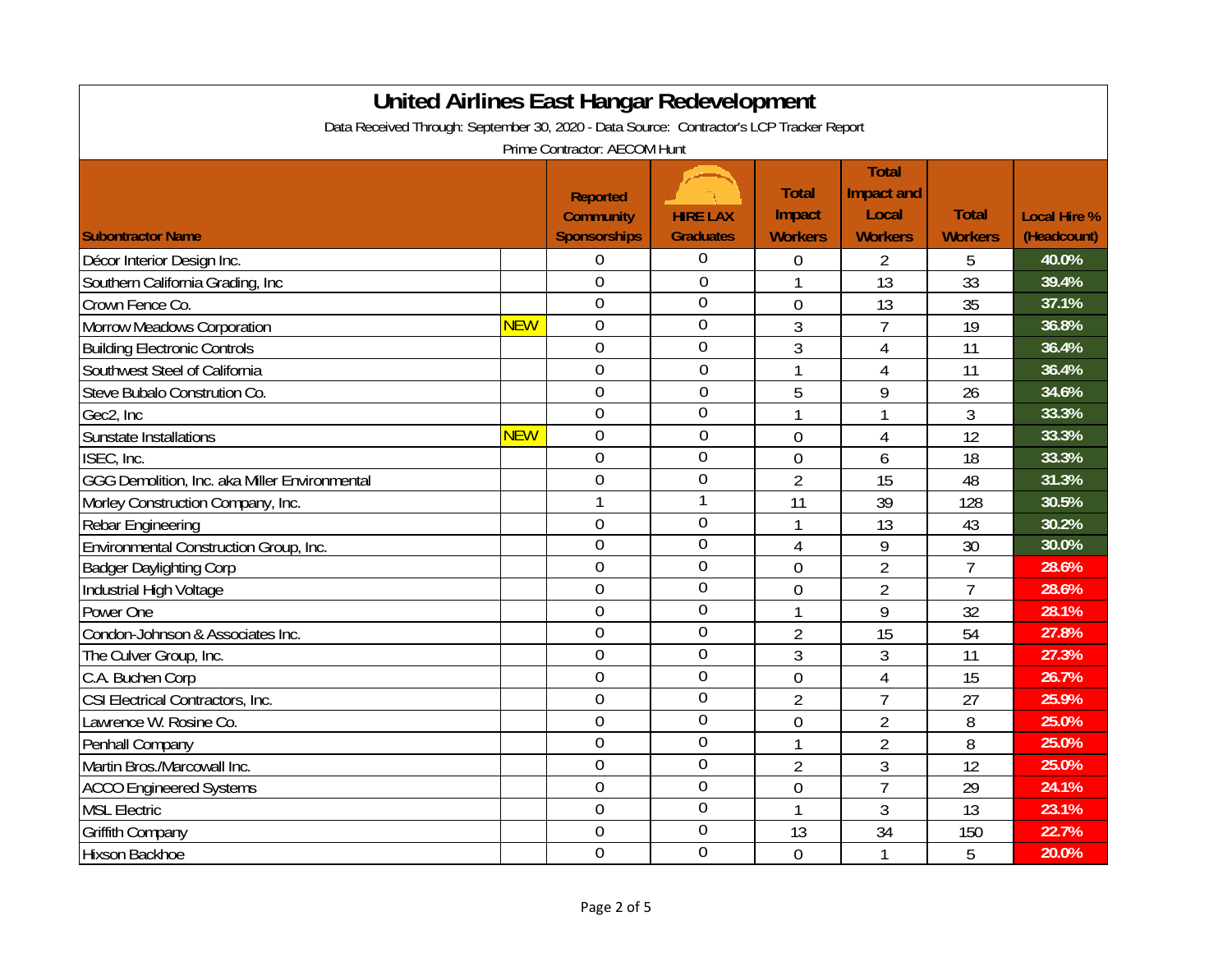| <b>United Airlines East Hangar Redevelopment</b>                                         |  |                                                            |                                     |                                          |                                                       |                                |                                    |  |
|------------------------------------------------------------------------------------------|--|------------------------------------------------------------|-------------------------------------|------------------------------------------|-------------------------------------------------------|--------------------------------|------------------------------------|--|
| Data Received Through: September 30, 2020 - Data Source: Contractor's LCP Tracker Report |  |                                                            |                                     |                                          |                                                       |                                |                                    |  |
| Prime Contractor: AECOM Hunt                                                             |  |                                                            |                                     |                                          |                                                       |                                |                                    |  |
| <b>Subontractor Name</b>                                                                 |  | <b>Reported</b><br><b>Community</b><br><b>Sponsorships</b> | <b>HIRE LAX</b><br><b>Graduates</b> | <b>Total</b><br>Impact<br><b>Workers</b> | <b>Total</b><br>Impact and<br>Local<br><b>Workers</b> | <b>Total</b><br><b>Workers</b> | <b>Local Hire %</b><br>(Headcount) |  |
| Nold's Equipment                                                                         |  | $\overline{0}$                                             | 0                                   |                                          |                                                       | 5                              | 20.0%                              |  |
| R.J. Lalonde, Inc.                                                                       |  | $\mathbf 0$                                                | 0                                   | 1                                        | $\mathbf{1}$                                          | 5                              | 20.0%                              |  |
| Hector Marroquin dba Hectors Roofing                                                     |  | $\mathbf 0$                                                | $\overline{0}$                      | 0                                        | $\overline{2}$                                        | 10                             | 20.0%                              |  |
| 3531 Trucking Inc.                                                                       |  | $\overline{0}$                                             | $\overline{0}$                      | $\overline{0}$                           | $\overline{2}$                                        | 11                             | 18.2%                              |  |
| ABC Resources, Inc.                                                                      |  | $\overline{0}$                                             | $\overline{0}$                      | $\overline{0}$                           | $\overline{2}$                                        | 11                             | 18.2%                              |  |
| Power One LLC                                                                            |  | $\overline{0}$                                             | $\overline{0}$                      | $\overline{2}$                           | $\overline{4}$                                        | 22                             | 18.2%                              |  |
| <b>JLS Concrete Pumping</b>                                                              |  | $\mathbf 0$                                                | $\overline{0}$                      | $\overline{0}$                           | 1                                                     | 6                              | 16.7%                              |  |
| <b>Star Hardware</b>                                                                     |  | $\overline{0}$                                             | $\overline{0}$                      | $\overline{0}$                           | 1                                                     | 6                              | 16.7%                              |  |
| Murray Company                                                                           |  | $\overline{0}$                                             | $\overline{0}$                      | $\overline{2}$                           | 10                                                    | 62                             | 16.1%                              |  |
| Diversified Production Services, Inc.                                                    |  | $\mathbf 0$                                                | $\overline{0}$                      | 1                                        | $\overline{7}$                                        | 45                             | 15.6%                              |  |
| <b>Concrete Coring</b>                                                                   |  | $\overline{0}$                                             | $\overline{0}$                      | $\mathbf{1}$                             | $\overline{2}$                                        | 13                             | 15.4%                              |  |
| Anning-Johnson Company                                                                   |  | $\overline{0}$                                             | $\overline{0}$                      | $\overline{0}$                           | $\overline{2}$                                        | 14                             | 14.3%                              |  |
| Matrix Environmental, Inc.                                                               |  | $\overline{0}$                                             | $\overline{0}$                      | $\overline{0}$                           | $\overline{2}$                                        | 15                             | 13.3%                              |  |
| Cablemasters                                                                             |  | $\mathbf 0$                                                | $\overline{0}$                      | $\overline{0}$                           | 1                                                     | 8                              | 12.5%                              |  |
| California PumpCrete Inc aka California Pump Crete Inc.                                  |  | $\overline{0}$                                             | $\overline{0}$                      | $\overline{0}$                           | $\overline{1}$                                        | 8                              | 12.5%                              |  |
| Colavin & Son, Inc.                                                                      |  | $\overline{0}$                                             | $\overline{0}$                      | $\overline{0}$                           | $\mathbf{1}$                                          | 8                              | 12.5%                              |  |
| Savala Equipment Company                                                                 |  | $\overline{0}$                                             | $\overline{0}$                      | $\overline{0}$                           | $\overline{2}$                                        | 18                             | 11.1%                              |  |
| Service West, Inc.                                                                       |  | $\mathbf 0$                                                | $\mathbf 0$                         | $\mathbf{0}$                             | 5                                                     | 52                             | 9.6%                               |  |
| J & M Concrete Contractors, Inc aka Jezowski & Markel Contractors, Inc                   |  | $\overline{0}$                                             | $\overline{0}$                      | $\overline{0}$                           | $\overline{2}$                                        | 24                             | 8.3%                               |  |
| The Herrick Corporation                                                                  |  | $\overline{0}$                                             | $\overline{0}$                      | 1                                        | 5                                                     | 61                             | 8.2%                               |  |
| Pavement Recycling Systems, Inc.                                                         |  | $\overline{0}$                                             | 0                                   | $\overline{0}$                           | 1                                                     | 13                             | 7.7%                               |  |
| C Below Inc                                                                              |  | $\mathbf 0$                                                | $\overline{0}$                      | 1                                        | 1                                                     | 25                             | 4.0%                               |  |
| Air Balance Co., Inc.                                                                    |  | $\overline{0}$                                             | $\mathbf 0$                         | $\overline{0}$                           | $\mathbf 0$                                           | $\mathbf{1}$                   | 0.0%                               |  |
| Antigo Construction Inc                                                                  |  | $\overline{0}$                                             | $\overline{0}$                      | $\overline{0}$                           | $\overline{0}$                                        | $\mathbf{1}$                   | 0.0%                               |  |
| Bill Petty's Backhoe Services Inc                                                        |  | $\overline{0}$                                             | 0                                   | $\overline{0}$                           | $\mathbf 0$                                           | $\mathbf{1}$                   | 0.0%                               |  |
| Cascade Drilling                                                                         |  | $\mathbf 0$                                                | $\overline{0}$                      | $\overline{0}$                           | $\mathbf 0$                                           | 1                              | 0.0%                               |  |
| <b>ECCO Equipment</b>                                                                    |  | $\overline{0}$                                             | 0                                   | $\overline{0}$                           | $\mathbf 0$                                           | 1                              | 0.0%                               |  |
| <b>Griffith Company</b>                                                                  |  | $\overline{0}$                                             | $\overline{0}$                      | $\overline{0}$                           | $\overline{0}$                                        | 1                              | 0.0%                               |  |

h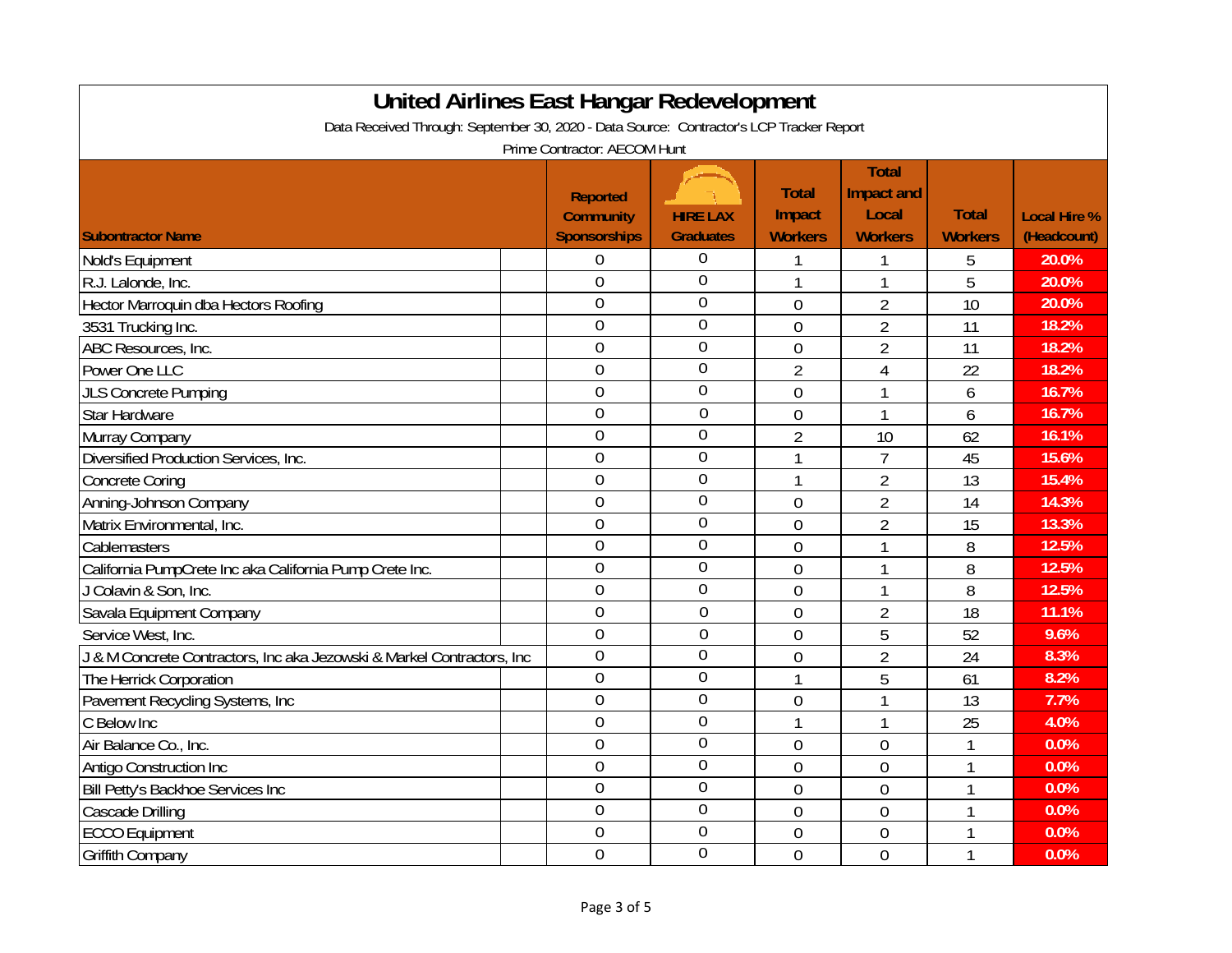| United Airlines East Hangar Redevelopment                                                |            |                                                            |                                     |                                          |                                                              |                                |                                    |
|------------------------------------------------------------------------------------------|------------|------------------------------------------------------------|-------------------------------------|------------------------------------------|--------------------------------------------------------------|--------------------------------|------------------------------------|
| Data Received Through: September 30, 2020 - Data Source: Contractor's LCP Tracker Report |            |                                                            |                                     |                                          |                                                              |                                |                                    |
|                                                                                          |            | Prime Contractor: AECOM Hunt                               |                                     |                                          |                                                              |                                |                                    |
| <b>Subontractor Name</b>                                                                 |            | <b>Reported</b><br><b>Community</b><br><b>Sponsorships</b> | <b>HIRE LAX</b><br><b>Graduates</b> | <b>Total</b><br>Impact<br><b>Workers</b> | <b>Total</b><br><b>Impact and</b><br>Local<br><b>Workers</b> | <b>Total</b><br><b>Workers</b> | <b>Local Hire %</b><br>(Headcount) |
| Lonestar West Services, LLC                                                              |            | 0                                                          | 0                                   | $\overline{0}$                           | $\mathbf 0$                                                  | 1                              | 0.0%                               |
| Magna Transportation                                                                     |            | $\overline{0}$                                             | 0                                   | $\overline{0}$                           | $\mathbf 0$                                                  | $\mathbf{1}$                   | 0.0%                               |
| So-Cal Insulation                                                                        |            | $\overline{0}$                                             | $\overline{0}$                      | 0                                        | $\mathbf{0}$                                                 | $\mathbf{1}$                   | 0.0%                               |
| <b>Suttles Plumbing</b>                                                                  |            | $\overline{0}$                                             | $\mathbf 0$                         | $\overline{0}$                           | $\overline{0}$                                               | $\mathbf{1}$                   | 0.0%                               |
| A-Gas US aka Rapid Recovery                                                              |            | $\overline{0}$                                             | $\overline{0}$                      | $\overline{0}$                           | $\mathbf{0}$                                                 | $\overline{2}$                 | 0.0%                               |
| Alameda Construction Services, Inc/Condon-Johnson, Inc                                   |            | $\overline{0}$                                             | $\overline{0}$                      | $\mathbf 0$                              | $\mathbf 0$                                                  | $\overline{2}$                 | 0.0%                               |
| <b>Cutting Edge Concrete Cutting</b>                                                     |            | $\overline{0}$                                             | $\mathbf 0$                         | $\overline{0}$                           | $\overline{0}$                                               | $\overline{2}$                 | 0.0%                               |
| <b>Dinamic Modular Construction</b>                                                      |            | $\mathbf 0$                                                | $\mathbf 0$                         | $\overline{0}$                           | $\overline{0}$                                               | $\overline{2}$                 | 0.0%                               |
| <b>G&amp;G Door Products</b>                                                             |            | $\overline{0}$                                             | $\overline{0}$                      | $\overline{0}$                           | $\mathbf{0}$                                                 | $\overline{2}$                 | 0.0%                               |
| <b>Ground Penetrating Radar Systems, LLC</b>                                             |            | $\mathbf{0}$                                               | $\overline{0}$                      | $\overline{0}$                           | $\mathbf{0}$                                                 | $\overline{2}$                 | 0.0%                               |
| Newman Equipment                                                                         |            | $\overline{0}$                                             | $\overline{0}$                      | $\overline{0}$                           | $\overline{0}$                                               | $\overline{2}$                 | 0.0%                               |
| <b>NMN</b> Construction                                                                  |            | $\overline{0}$                                             | $\overline{0}$                      | 0                                        | $\overline{0}$                                               | $\overline{2}$                 | 0.0%                               |
| Nor-Cal Pipeline Services                                                                |            | $\overline{0}$                                             | $\overline{0}$                      | $\overline{0}$                           | $\mathbf 0$                                                  | $\overline{2}$                 | 0.0%                               |
| Oldcastle Infrastructure, Inc/Oldcastle Precast                                          |            | $\mathbf 0$                                                | $\overline{0}$                      | $\overline{0}$                           | $\overline{0}$                                               | $\overline{2}$                 | 0.0%                               |
| <b>PG Cutting Services</b>                                                               |            | $\overline{0}$                                             | $\overline{0}$                      | $\overline{0}$                           | $\overline{0}$                                               | $\overline{2}$                 | 0.0%                               |
| Quick Deck Inc                                                                           |            | $\mathbf 0$                                                | $\mathbf 0$                         | $\overline{0}$                           | $\overline{0}$                                               | $\overline{2}$                 | 0.0%                               |
| Traffic Management, Inc.                                                                 |            | $\overline{0}$                                             | $\mathbf 0$                         | $\mathbf 0$                              | $\mathbf 0$                                                  | $\overline{2}$                 | 0.0%                               |
| <b>VFC</b>                                                                               |            | $\mathbf 0$                                                | $\overline{0}$                      | $\overline{0}$                           | $\mathbf 0$                                                  | $\overline{2}$                 | 0.0%                               |
| <b>BHC</b> Crane LLC aka Bob Hill Hydraulic Crane Rental                                 |            | $\overline{0}$                                             | $\mathbf 0$                         | 0                                        | $\mathbf 0$                                                  | 3                              | 0.0%                               |
| Dunkel Bros Macninery Moving Inc                                                         |            | $\overline{0}$                                             | $\overline{0}$                      | 0                                        | $\overline{0}$                                               | 3                              | 0.0%                               |
| Letner Roofing                                                                           |            | $\overline{0}$                                             | $\overline{0}$                      | $\overline{0}$                           | $\overline{0}$                                               | 3                              | 0.0%                               |
| Orange County Plastering Company, Inc.                                                   |            | $\overline{0}$                                             | $\overline{0}$                      | 0                                        | $\overline{0}$                                               | 3                              | 0.0%                               |
| Wiz Air Inc. DBA Equal Air Balance Company                                               |            | $\mathbf 0$                                                | $\mathbf 0$                         | $\overline{0}$                           | $\overline{0}$                                               | 3                              | 0.0%                               |
| McKeon Door West                                                                         |            | $\overline{0}$                                             | $\overline{0}$                      | $\overline{0}$                           | $\mathbf{0}$                                                 | $\overline{4}$                 | 0.0%                               |
| Proulx Company, Inc                                                                      | <b>NEW</b> | $\overline{0}$                                             | $\overline{0}$                      | $\overline{0}$                           | $\mathbf 0$                                                  | 4                              | 0.0%                               |
| <b>Secsol DBA Security Solution</b>                                                      |            | $\overline{0}$                                             | $\overline{0}$                      | $\mathbf{0}$                             | $\mathbf 0$                                                  | $\overline{4}$                 | 0.0%                               |
| Hill Crane Service, Inc.                                                                 |            | $\overline{0}$                                             | $\overline{0}$                      | $\overline{0}$                           | $\overline{0}$                                               | 5                              | 0.0%                               |
| Security Paving                                                                          |            | $\overline{0}$                                             | $\overline{0}$                      | $\overline{0}$                           | $\overline{0}$                                               | 5                              | 0.0%                               |